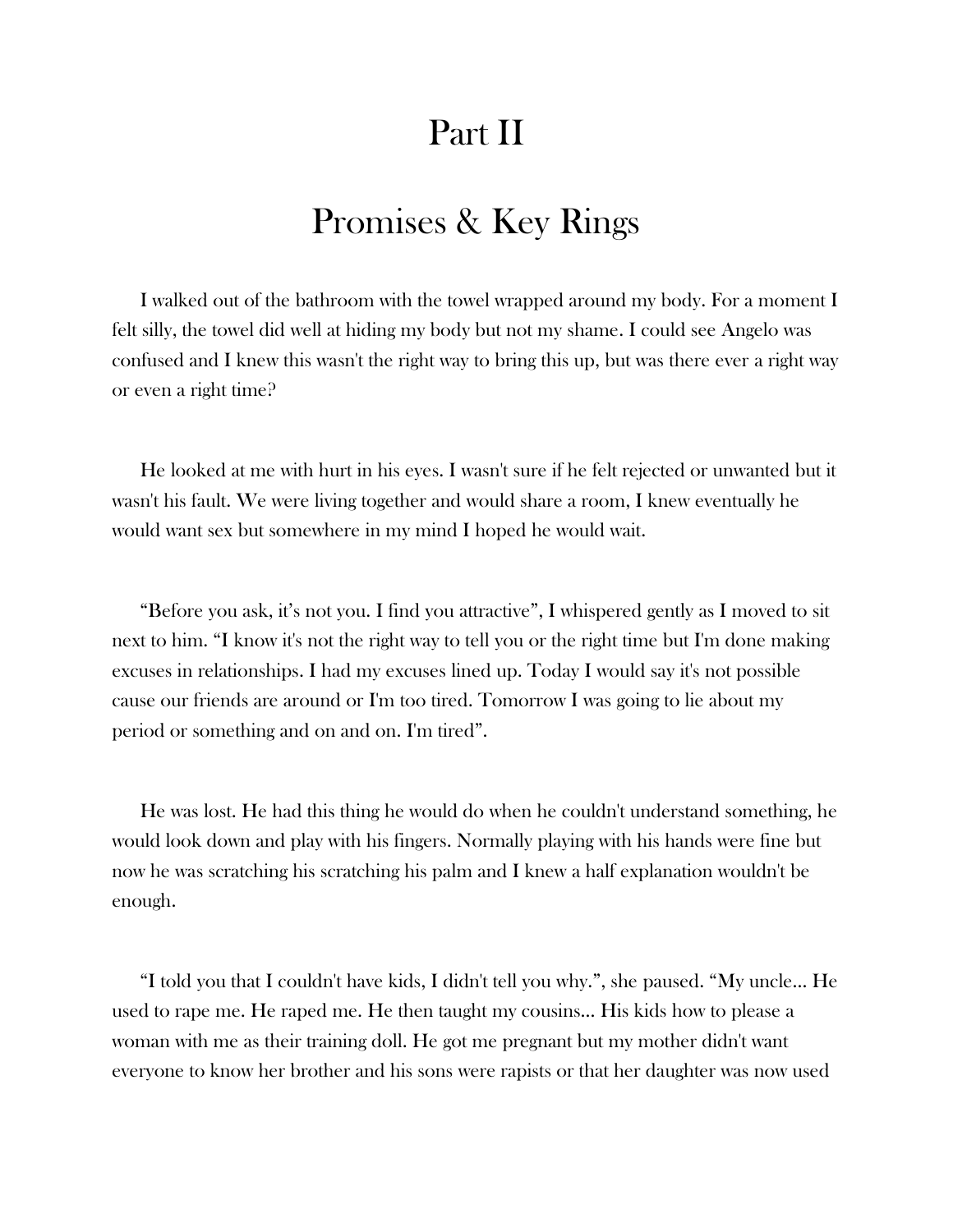goods, so she took me for a backdoor abortion. Something went wrong and I lost my womb. Other than the rapes, I have never had sex. I don't know how to".

Two days ago he first told me he loves me and today I am telling him my biggest secret. Through his eyes I could see that his soul was leaving his body, there was a spark in them when he was happy but with each word I saw the light fade and all that was left was a brown void begging me to stop, begging me to say it was a lie.

I wondered if he was as afraid as I was. In his mind he probably thought I lied about who I was and that he could never love someone so broken. I on the other hand struggled to let myself be loved but here I am moving in with a man with more demons surrounding him than the devil. Maybe that's why I fell for him, we were broken in different ways but our brokenness was what we shared.

I felt my throat dry up and my conscience tell me that I shared too much but I wanted a future with this man and laying with him, even if just to please him would be another form of rape. So I needed him to know everything, to understand everything and hopefully he would be patient until I was ready.

"It started off small. He would offer me sweets in exchange for a kiss on the lips. Letting him touch my breast meant he would help me with my chores, so I had more time to spend with my friends. When I sat on his lap, it meant I could watch whatever television show I wanted and letting him give me a bath or help me change into my pjs meant a little extra tuck shop money".

"I'll be right back". I felt his hand move from mine as he spoke. His body followed and before I knew it, he was out the door and rushing down the stairs.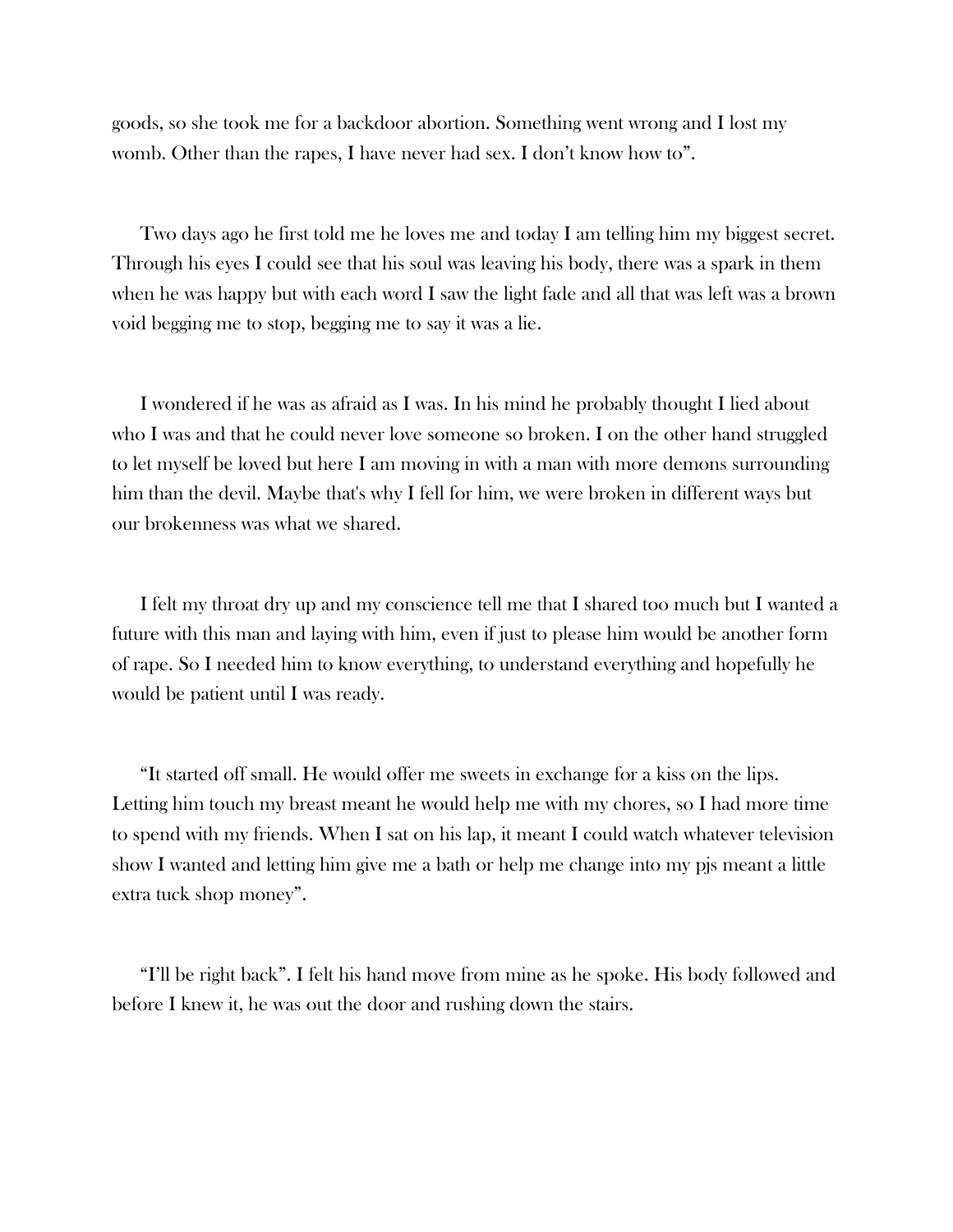I put my clothes back on and walked to the hallway. I stood at the edge. I struggled to hear what was going on with the music playing but I heard him say to Kyle, 'I can't do this'. I knew it, this was too much for him. I walked back to the room and started to pack my things. How could I expect him to love damaged goods?

I walked back to the room and started to pack my things. The least I could do was make it easy for him when he kicked me out. My friends were still here so they would help me carry my things and I could ask Tshepiso to let me stay at her place. I could feel my heart racing and I knew I had to call her, a panic attack was coming and I had to call Lynda.

"Hello Lynda", I called her, "Lynda, he said he can't do this".

I felt my chest tighten and grasping for air felt like too much work. As the room spun around I struggled to hear her pleas for me to calm down. "I told him. I told him. I told him and now… now… He doesn't want me."

He doesn't want me. I should have just let him have his way with me. I have laid and let men who feel nothing for me satisfy themselves with me, so why couldn't I just quiet my fears and let him love me in that way? If anyone deserves to have me, it's him.

The room just kept on spinning. I felt my eyes heavy. I felt my soul heavy. I felt the music fade into the background. If this was death calling, then I was ready.

"Loni, Lonwabo. Wake up". He was shaking me violently. "Lonwabo, wake up. Please wake up".

"Angelo", I responded, "I'm awake".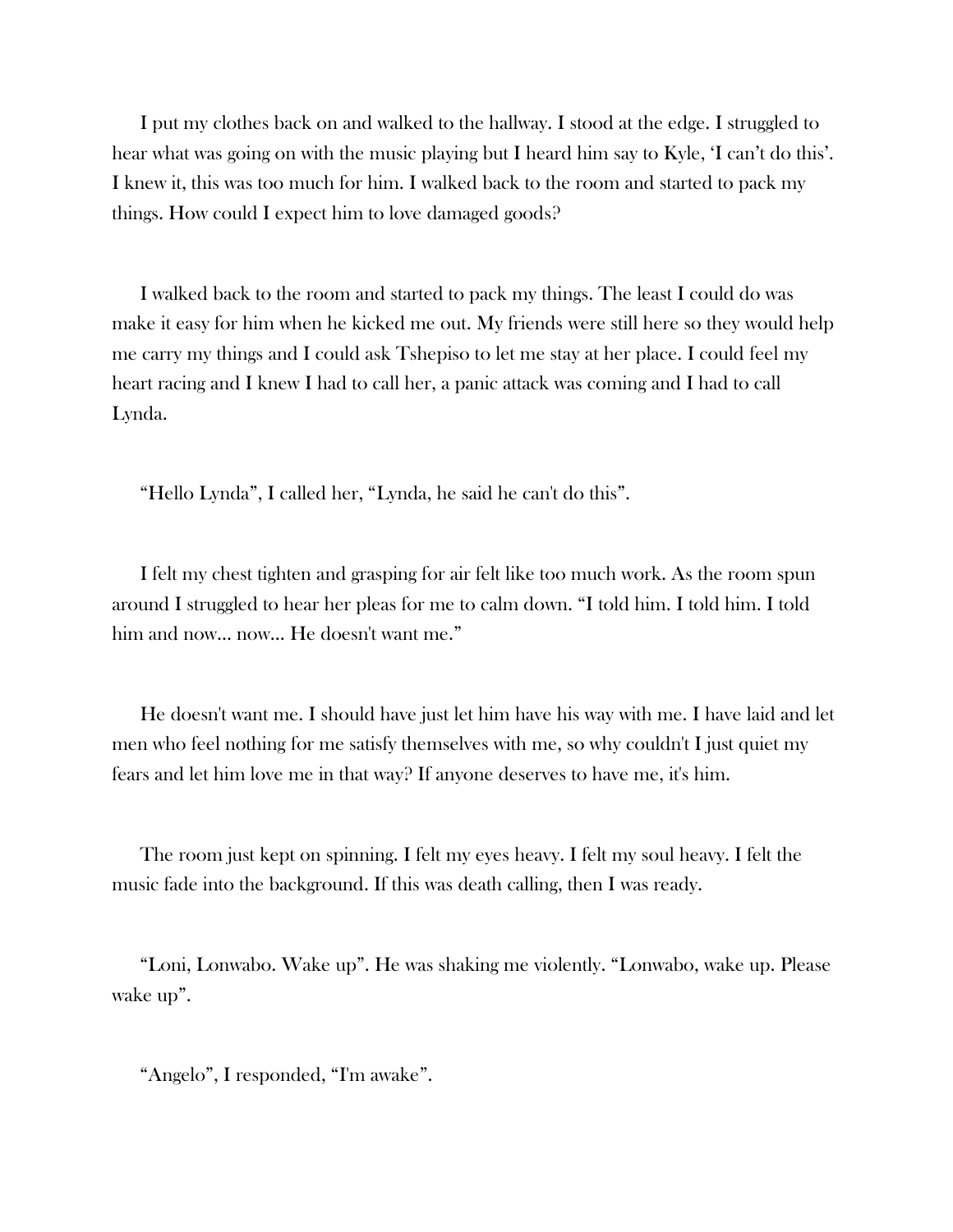"Are you sure? Some lady named Lynda called. She said you were having a panic attack". He asked with a worried look in his eyes.

He was worried about me. I guess that meant some part of him still felt something for me. Lynda must have called him when I passed out. I looked around and we weren't in the bedroom.

"Angelo, what are we doing here? What happened to the music? Where did everyone go? How did we get to the living room?", I asked confused.

"Oh them", he responded, "I asked them to leave. I felt we needed to be alone to talk and I didn't think you'd be comfortable talking in the bedroom. So I got rid of them, so we could talk here. I want you to tell me how you feel, tell me everything. Only if you are ready to."

He was still here.

He was still here.

I couldn't believe he was still here. He was still here and he wanted to know more. Whether this was love or pity, I didn't care, I was just happy someone other than my therapist cared to listen. Someone else was willing to believe me.

"Hmmm… You know I don't wear make-up right and I tell you that it is because I prefer being natural but the truth is I don't wear make-up or dress up because I don't want to look like something someone would want to rape. I don't want to look attractive but even this, downplaying myself doesn't feel enough because men find other reasons to justify their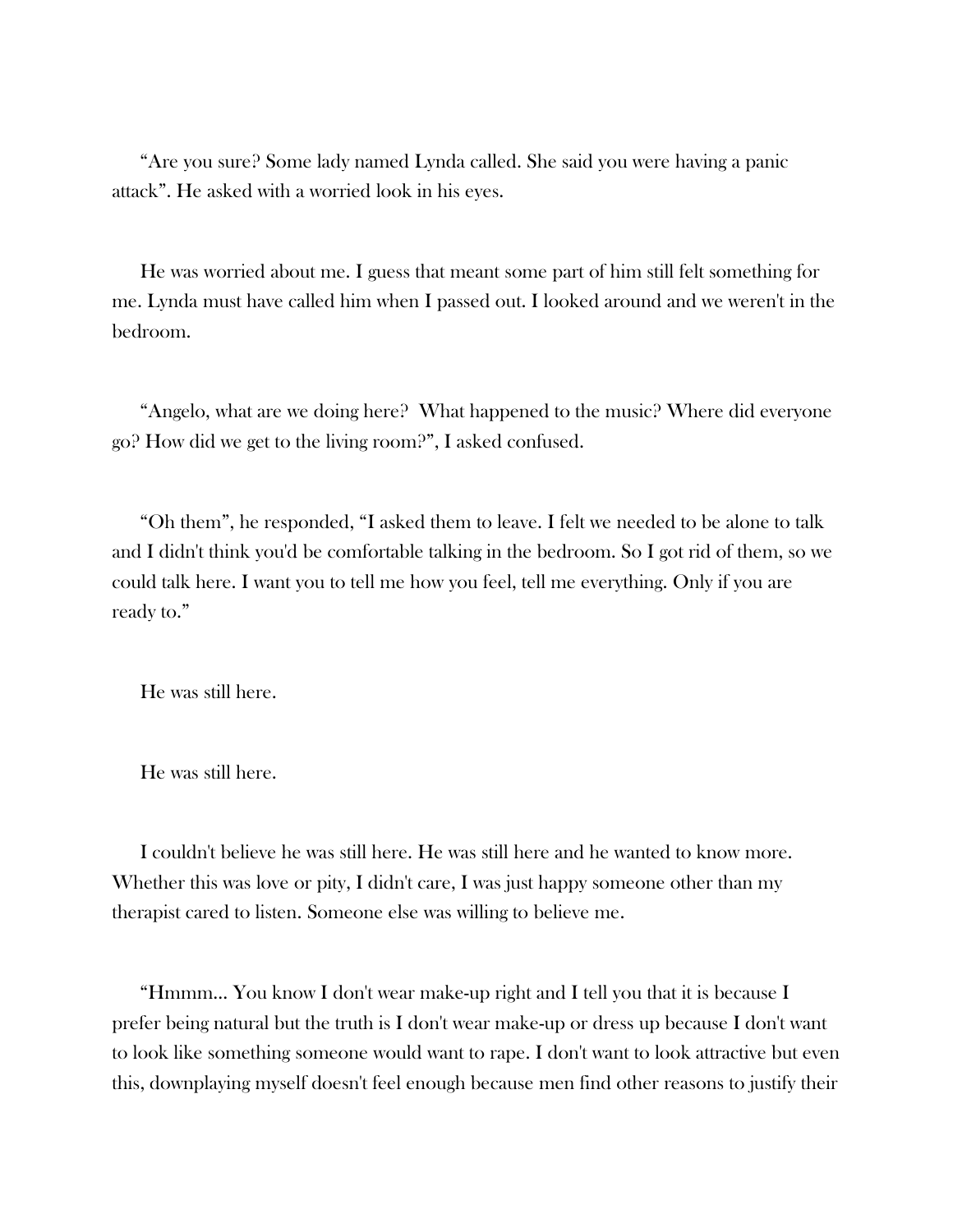actions. So I am scared. I am worried because of something that started over a decade ago".

He put his hand around me and pulled me closer, placing my head on his chest. As he played with my hair I felt safe, it felt like he was telling me to carry on and that he wasn't afraid to take all of me.

"It started off small. He would offer me sweets in exchange for a kiss on the lips. Letting him touch my breast meant he would help me with my chores, so I had more time to spend with my friends. When I sat on his lap, it meant I could watch whatever television show I wanted and letting him give me a bath or help me change into my pjs meant a little extra tuck shop money.

The first time he did it, I remember blood. There was blood everywhere but I wasn't there long enough to memorize the sight. He just picked me up off the ground, kicked sand over it and took me to the park."

Angelo's hands around me felt so comforting. I couldn't see his face but I felt his tear on mine. He was hurting too. I was hurting him. My past was something I carried and only shared with Lynda during our therapy sessions. This was different, I was speaking to someone who wouldn't detach themselves from the pain and hopefully help me carry the load.

"Do you want a break?", I asked. "We can stop. I know it's a lot."

"N… No", his voice was breaking. "I'm right here. Keep going if you are comfortable."

I knew hearing all of this was hard for him and I wasn't sure if he was just trying to be nice but it felt good to know he was there for me.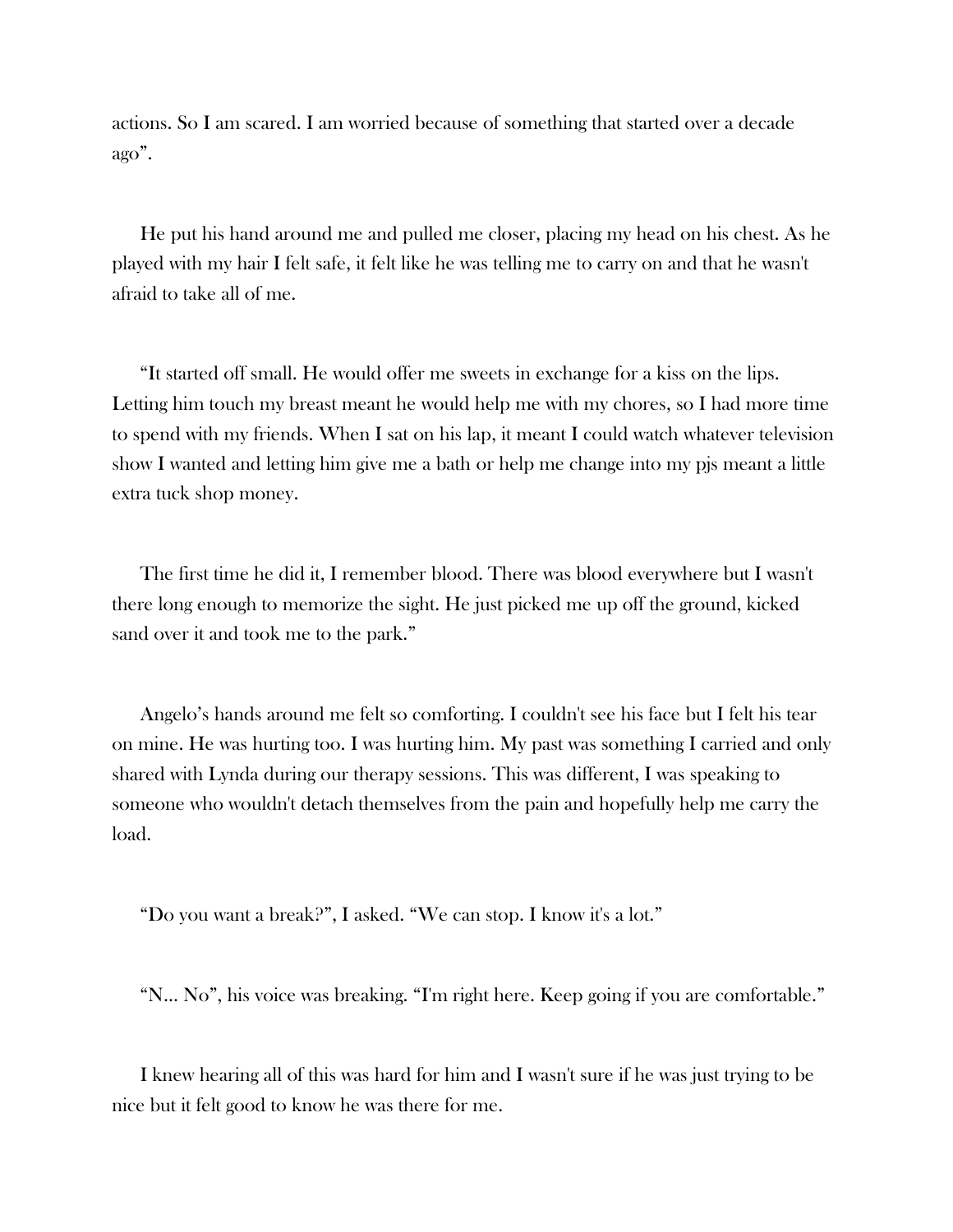"My uncle was always a bad man. A lazy drunk and loud most of the time. He blamed everything on his parents, saying they favoured my mother over him and that's why his life turned out the way it did.

For most of my childhood he stayed away from me but when I turned 12, I was at the wrong place, at the wrong time. I came home one day while he was fighting with some girl. I think she didn't want to have sex with him because he was drunk. So he saw me and saw a replacement. At first it was just comments about how I'm the most beautiful girl he has ever seen, then comments about how lucky the man I marry will be to have a woman with a body like mine. The list went on and on until one day he added actions to his words and the touching began.

It was just him at first. I was his property until I turned 14. His sons were celebrating their birthday at our place and my mother was out of town. They were bored and unhappy, so he thought up a fun activity for them to do and teach them how to be men."

Angelo's hands tightened around me, it moved from a hold to a grip. He had a sense of what I was going to say. I wanted to stop, maybe I should have but where would I find the courage to open up to him again? I just hoped he would not look at me differently after I everything was said.

"I remember asking myself if I should fight back but how far would I get. He had overpowered me enough times for me to know I had no chance. He took me to his room and forced me to undress. When I refused because his sons were watching, he slapped me and told them that a woman should never talk back to a man. Not only was I about to be violated, but I was also being used to teach misogyny.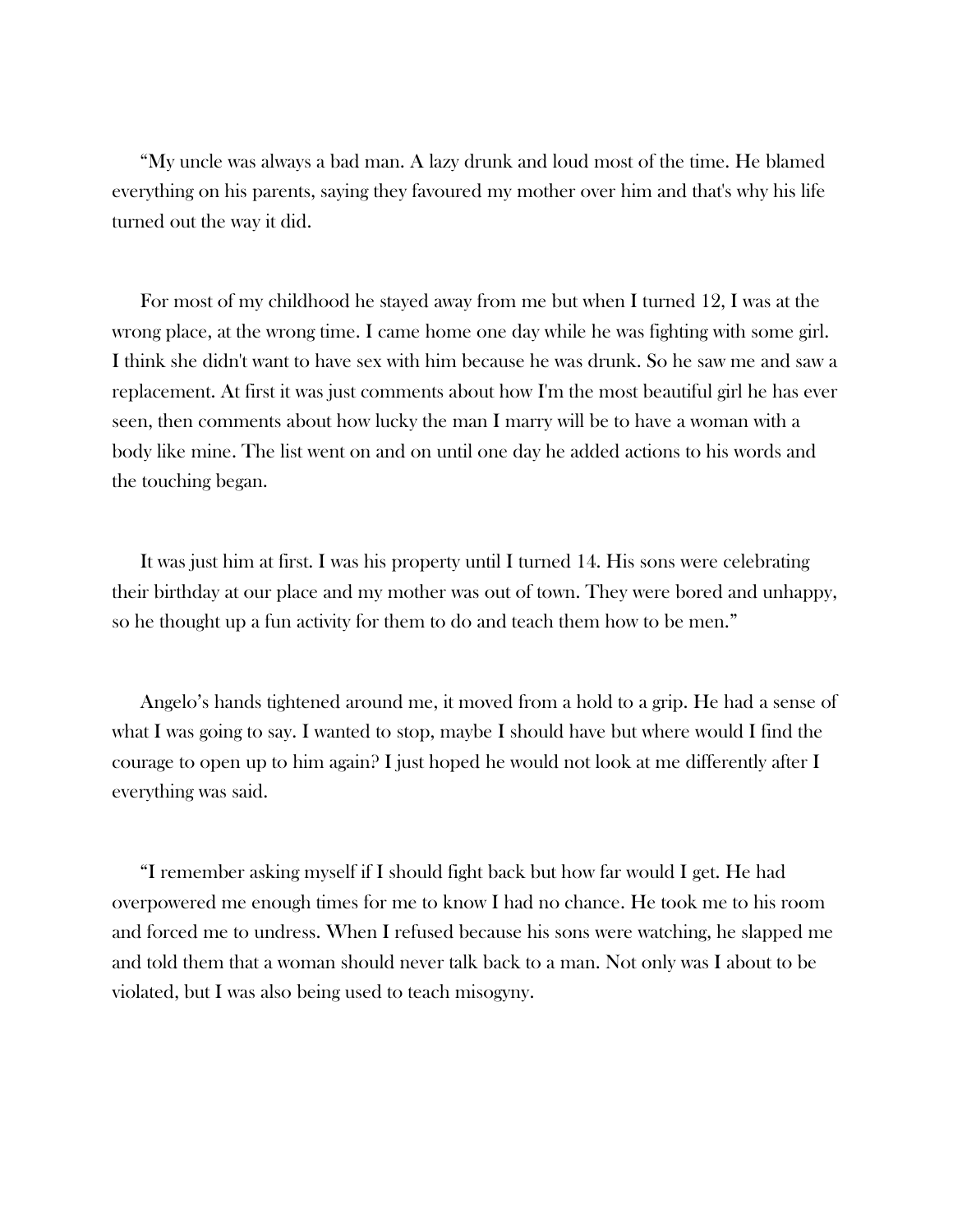He ripped my clothes off me and told me to lay down. I knew what was coming and normally I took it because it was always our little secret, a dirty secret but something I wanted buried. I still remember his sweat, from the moment he started until he finished.

His older son wasn't having it. He said he saw something on TV and he wanted it that way, that he wanted me to bend over. The look of pride on my uncle's face sickened me. He was celebrating that his son knew exactly how he wanted to defile me. He was 15 and should have known better but his father was a monster, so I guess the fruit didn't fall far from the tree."

I guess that's where I learnt 'family' is just a word people use. If they loved or saw me as their blood, they would have stopped their father or walked away and said they weren't interested. Instead they took turns using my body. Pleased at earning their father's approval and becoming men. I spent days praying Angelo was different. I forgot how to pray until Angelo gave me a new reason to pray. Right now in my heart I was praying he would still want me tomorrow and the day after, that I'd still be enough despite all I had to say.

"A few months after I turned 16, he and his sons got me pregnant. I thought my mother would hate me, that she'd think I was busy running around sleeping with men but when I told her the truth she believed me. I used to find comfort in that, the fact that she believed me but all her belief did was fuel her desire to keep their sin within the family and not allow him tarnish the family name any further.

When she told me I had to get an abortion something inside me said I should pack my bags and run but I was a child. I was 16. My focus was finishing and getting out of school. Something went wrong and I lost my womb."

I sat up and put my hand on my stomach. Had I known that I was going to lose my womb, I would have kept quiet until it was too late for my mother to tell me to abort.